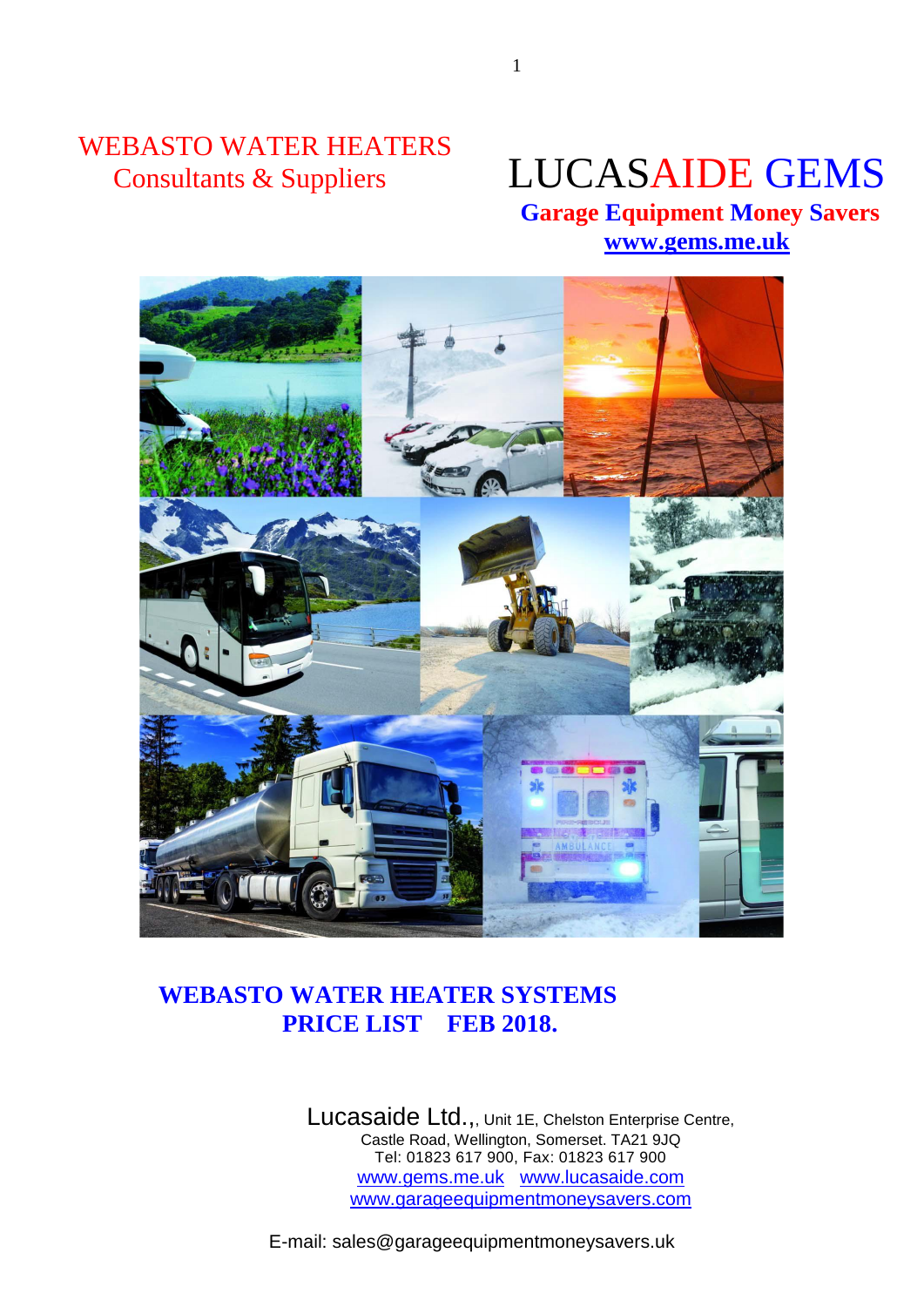# **Water Heaters** *Comfort, safety and convenience*

- Performance from 4 up to 35kW
- Versatile use for all market segments
- Compact design
- Robust combustion technology and dependable operation
- Broad spectrum of applications

### **Parking Heater & Engine Pre Heat Upgrade Kits**

Kits are available to upgrade direct diesel injection vehicles installed with a Webasto heater as a supplementary boost heater from factory to enjoy the full features and benefits of a parking heater system. For further information and pricing, please contact our Sales Department

# **Water Heating Systems Thermo Top E 4.2kW Water Heater**

### **Vehicle Heater Kits**

9003169C **Petrol** Thermo Top E Basic Vehicle Universal kit without operating control 12v List price £979.40

# **GEMS Special Deal Price £ 856.97 + vat**

9003170C **Diesel** Thermo Top E Basic Vehicle Universal kit without operating control 12v List price £979.40

**GEMS Special Deal Price £ 856.97 + vat**

### **Marine Heater Kits**

4110462G **Diesel** Thermo Top E Narrowboat Kit 12v with seven day programmable digital timer & filter List price £1535.02 **GEMS Special Deal Price £ 1,347.14 + vat**

# **Water Heating Systems Thermo Top C/Z 5.2kW Water Heater**

**Vehicle Heater Kits**

9003167C **Petrol** Thermo Top C Basic Vehicle Universal kit without operating control 12v List price £1254.98

> Lucasaide Ltd.,, Unit 1E, Chelston Enterprise Centre, Castle Road, Wellington, Somerset. TA21 9JQ Tel: 01823 617 900, Fax: 01823 617 900 www.gems.me.uk www.lucasaide.com www.garageequipmentmoneysavers.com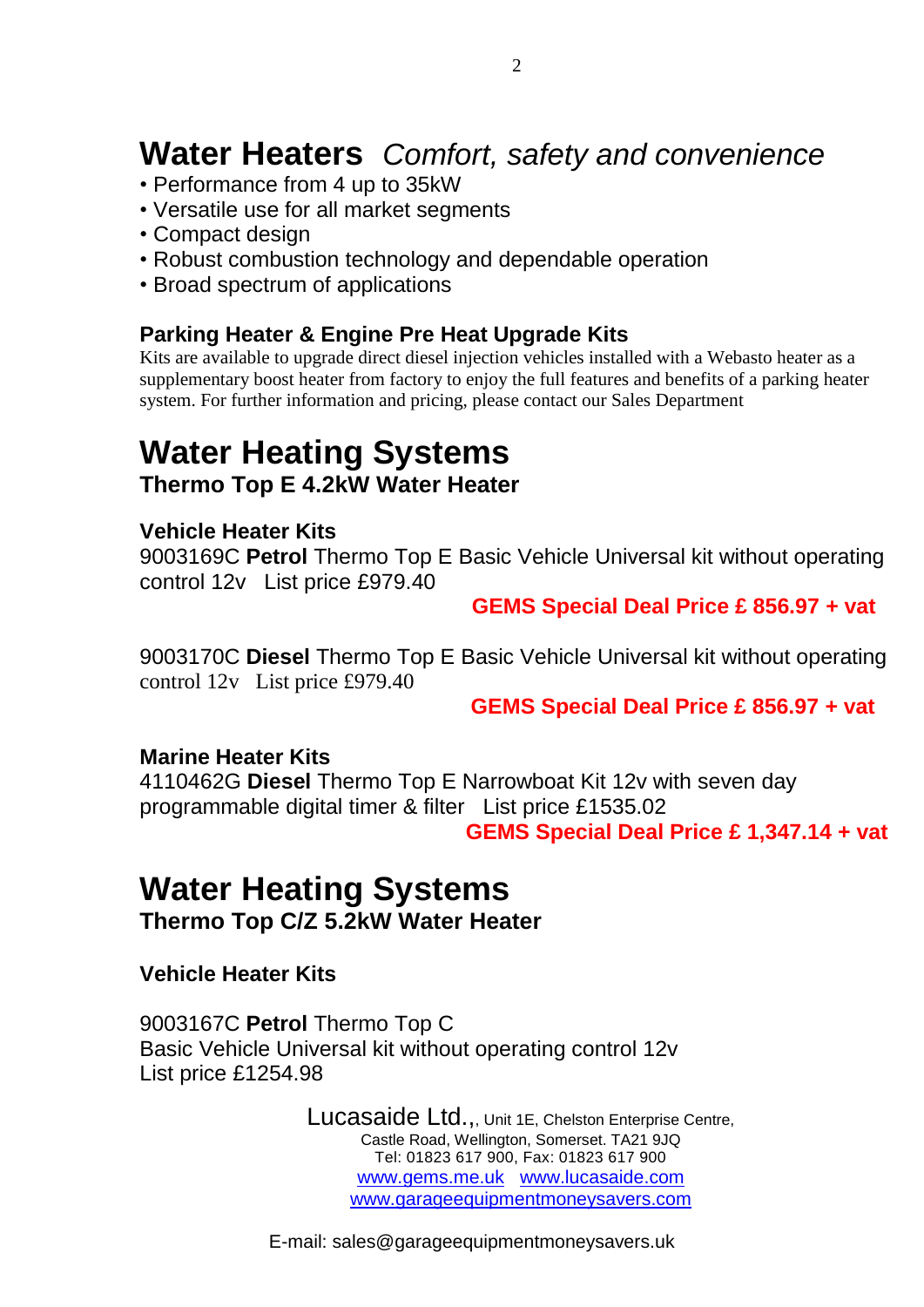**GEMS Special Deal Price £ 1098.10 + vat**

9003168C **Diesel** Thermo Top C Basic Vehicle Universal kit without operating control 12v List price £1254.98

#### **GEMS Special Deal Price £ 1098.10 + vat**

89246C **Diesel** Thermo Top Z Basic Vehicle Supplementary Heater Universal kit 12v List price £968.80

**GEMS Special Deal Price £ 847.70 + vat**

89247D Upgrade Kit for Thermo Top Z List price £438.55 **GEMS Special Deal Price £ 383.73 + vat**

3

#### **Marine Heater Kits**

41K5037D **Diesel** Thermo Top C Narrowboat Kit 12v with seven day programmable digital timer & filter List price £1581.06

**GEMS Special Deal Price £ 1,383.42 + vat**

#### **Marine Heater Kits**

**41K5083D Diesel Thermo Top C MARINE Kit 12v with programmable digital timer List price £1794.49**

 **GEMS Special Deal Price £1,570.17**

# **Water Heating Systems**

**Thermo Top Evo Range Water Heaters**

**Vehicle Heater Kits**

#### **1314812B Thermo Top Evo 4 Petrol 12v**

(Contains heater, circulating pump, standard wiring harness with relay and fuses) List price £765.52

#### **GEMS Special Deal Price £ 669.83 + vat**

#### **1314816B Thermo Top Evo 4 Diesel 12v**

(Contains heater, circulating pump, standard wiring harness with relay and fuses) List price £765.52

 **GEMS Special Deal Price £ 669.83 + vat**

#### **1314811A Thermo Top Evo 5 Petrol 12v**

Lucasaide Ltd.,, Unit 1E, Chelston Enterprise Centre, Castle Road, Wellington, Somerset. TA21 9JQ Tel: 01823 617 900, Fax: 01823 617 900 www.gems.me.uk www.lucasaide.com www.garageequipmentmoneysavers.com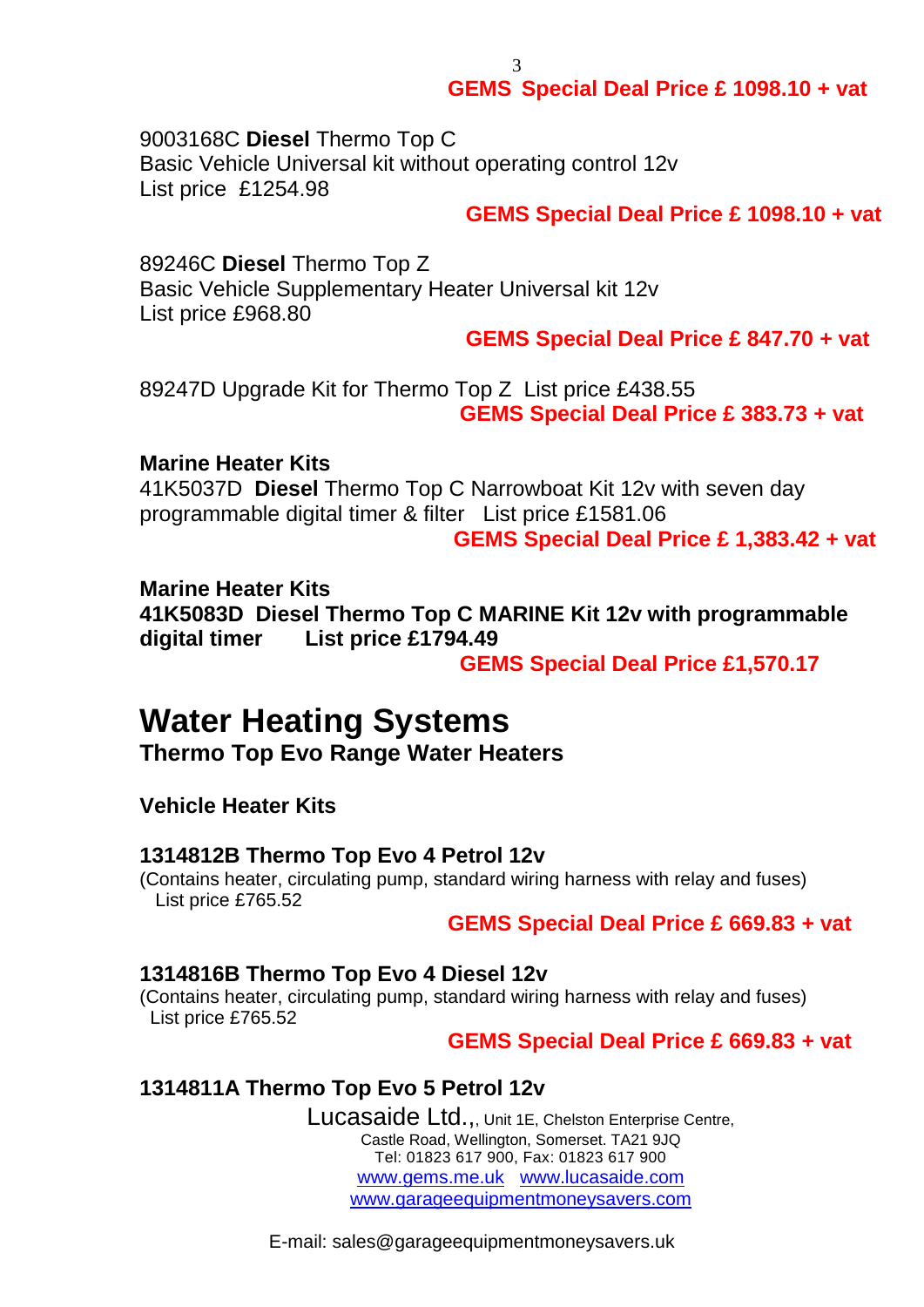(Contains heater, circulating pump, standard wiring harness with relay and fuses) List price £962.26

# **GEMS Special Deal Price £ 841.97 + vat**

# **1314815B Thermo Top Evo 5 Diesel 12v**

(Contains heater, circulating pump, standard wiring harness with relay and fuses) List price £962.26

**GEMS Special Deal Price £ 841.97 + vat**

# **1314810A Thermo Top Evo 5+ Petrol 12v**

(Contains heater, circulating pump, standard wiring harness with relay and fuses) List price £1065.40

 **GEMS Special Deal Price £ 932.22 + vat**

# **1314814A Thermo Top Evo 5+ Diesel 12v**

(Contains heater, circulating pump, standard wiring harness with relay and fuses) List price £1065.40

# **GEMS Special Deal Price £ 932.22 + vat**

# **1314818D Standard Installation Kit for Thermo Top Evo**

(Contains water connection, device holder, connection, fan control, exhaust system with silencer, air intake system with silencer)

Note: Dedicated vehicle installation kits (LHD vehicles) are also available – details on request

List price £217.73

# **GEMS Special Deal Price £ 190.51 + vat**

# **Water Heating Systems**

# **Thermo 50 5.2kW Water Station**

The Webasto Water Station acts as a central unit for the heating of the vessel's warm water heating system (such as radiators & fan heat exchangers). Additionally, domestic warm water is heated on demand using a Webasto Calorifier. The switching from central heating to domestic warm water heating is done automatically.

# *Please note that due to the specialist nature of these products, pricing will be provide upon application*

3

Lucasaide Ltd.,, Unit 1E, Chelston Enterprise Centre, Castle Road, Wellington, Somerset. TA21 9JQ Tel: 01823 617 900, Fax: 01823 617 900 www.gems.me.uk www.lucasaide.com www.garageequipmentmoneysavers.com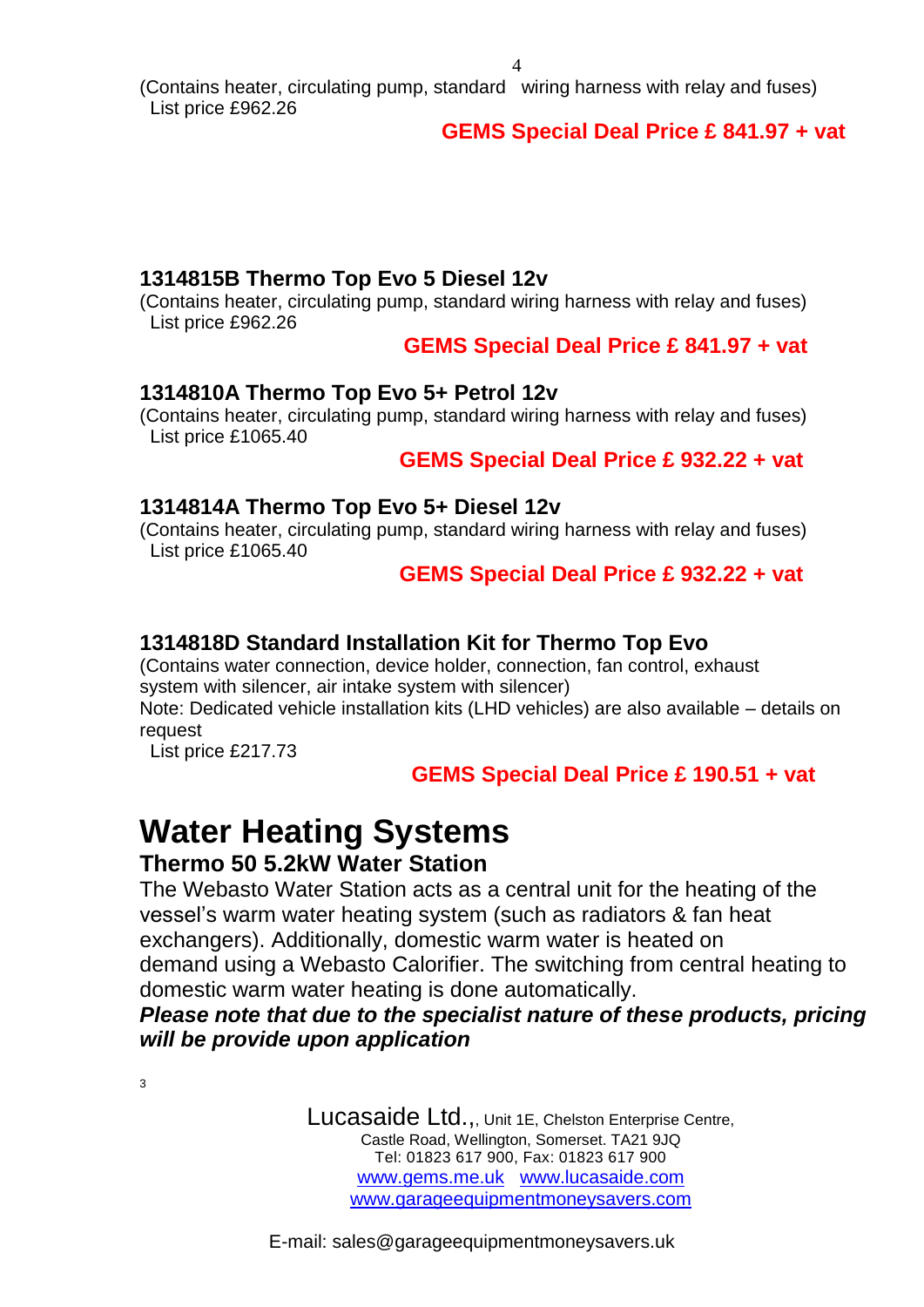**77054500 Diesel Thermo 50 Marine Water Station 12v**

**77054600 Diesel Thermo 50 Marine Water Station 24v**

# **Water Heating Systems Thermo Top C 300 Motor caravan Parking Heater**

# **41K107D Panel Van/Small Van (Universal Kit)**

**Diesel** Thermo Top C 300 5.2kW Universal quick heat independent hot water system complete with header tank, plate heat exchanger, mixer valve, one heater blower, dedicated panel switch, associated pipe work, fittings etc List price £2039.60

# **GEMS Special Deal Price £ 1,784.65 + vat**

Note: Use one blower box for small van (e.g. VW Transporter size). Use an additional Silencio 2 Blower Box for larger sized vehicles (e.g. Fiat Ducato/Renault Master). Refer to blower box section for part numbers and pricing)

33

# **Thermo Top C 300 Motor caravan Parking Heater**

Dedicated parking heater kits are available for a wide range of motorhomes. Please note that these are based on LHD vehicles however can be adapted for RHD installations. Please contact our Sales Department for further information and pricing for your application.

# **Thermo Top Range Water Heaters Operating Controls**

1 2 1 T91 Complete Kit 1314635A Price £362.22+ vat 2 T91 Remote Only 1314636A Price £185.37+ vat HTM T100 Complete Kit 1314637A Price £453.13 + vat 4 HTM T100 Remote Only 1314638B Price £248.72 + vat Not Shown Receiver Only T91/HTM 100 1314639A Price £285.57 + vat 5 Digital Timer (60 mins) Oval Type 1322580A Price £133.65 + vat Not Shown Digital Timer (60 mins) Square 35967B Price £115.93 + vat Not Shown Automatic blower control kit 3391288A Price £330.51 + vat Not Shown 3 Gang Panel Switch 41M0039 Price £44.69 +vat Not Shown Plug kit for 3 gang Panel Switch 41N0171 Price £1.76 + vat Not Shown Frost Stat -5 to  $+15^{\circ}$ C 4111263A Price £38.73 + vat Not Shown 4 hour Pulse Relay 12v 4111932A Price £42.48 + vat Not shown Pulse Relay Kit Harness 12v 4111364B Price £51.72 + vat

Lucasaide Ltd.,, Unit 1E, Chelston Enterprise Centre, Castle Road, Wellington, Somerset. TA21 9JQ Tel: 01823 617 900, Fax: 01823 617 900 www.gems.me.uk www.lucasaide.com www.garageequipmentmoneysavers.com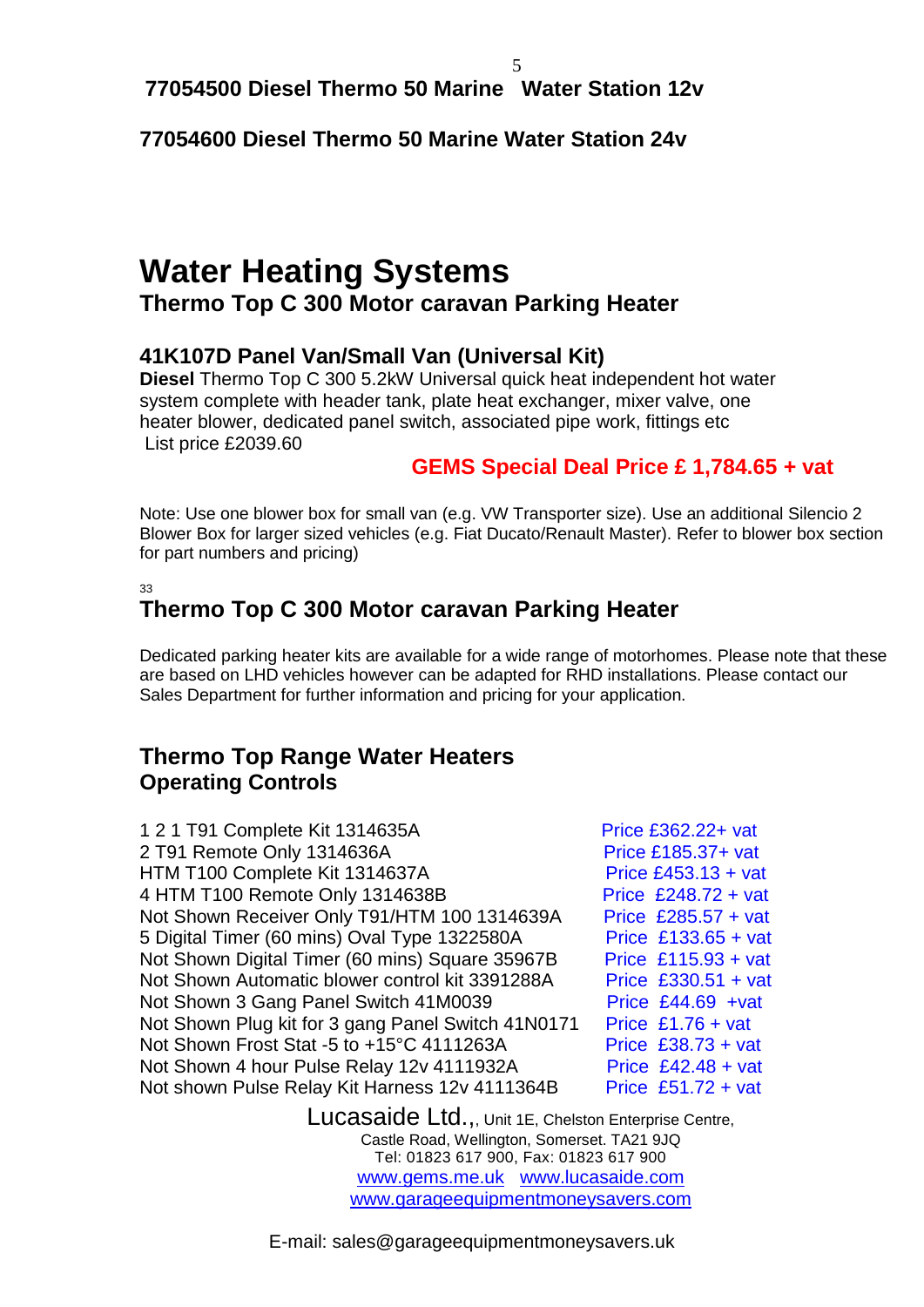Not Shown Marine 7 day programmable timer 12v Not Shown Thermo Call (operation via smartphone)

Not Shown SmartController & MultiController



# **Water Heating Systems Thermo Pro 50 Eco 5.0kW Water Heater**

**Heater Kits**

9026553B **Diesel** Thermo Pro 50 Eco Base kit (includes heater, fuel pump & water pump) without operating control 24v List price £1474.00  **GEMS Special Deal Price £ 1,289.75 + vat**

9026722A **Universal Installation kit** for Thermo Pro 50 Eco (includes wiring harness, fuel tank extractor, exhaust, exhaust silencer, air intake silencer, water hoses, water connectors, heater bracket & mounting accessories) List price £382.86

# **GEMS Special Deal Price £ 335.00 + vat**

# **Operating Controls**

| <b>No Description</b>           | Part No.                              | <b>GEMS Price</b> |
|---------------------------------|---------------------------------------|-------------------|
| 1 2 Position Switch 24y 109999  |                                       | £82.63            |
|                                 | 2 Room Thermostat Unswitched 1320587A | £95.80            |
|                                 | 3 Room Thermostat Electrical 34875A   | £372.47           |
| 4 Room Thermostat Sensor 82356A |                                       | £105.59           |
|                                 |                                       |                   |

Lucasaide Ltd.,, Unit 1E, Chelston Enterprise Centre, Castle Road, Wellington, Somerset. TA21 9JQ Tel: 01823 617 900, Fax: 01823 617 900 www.gems.me.uk www.lucasaide.com www.garageequipmentmoneysavers.com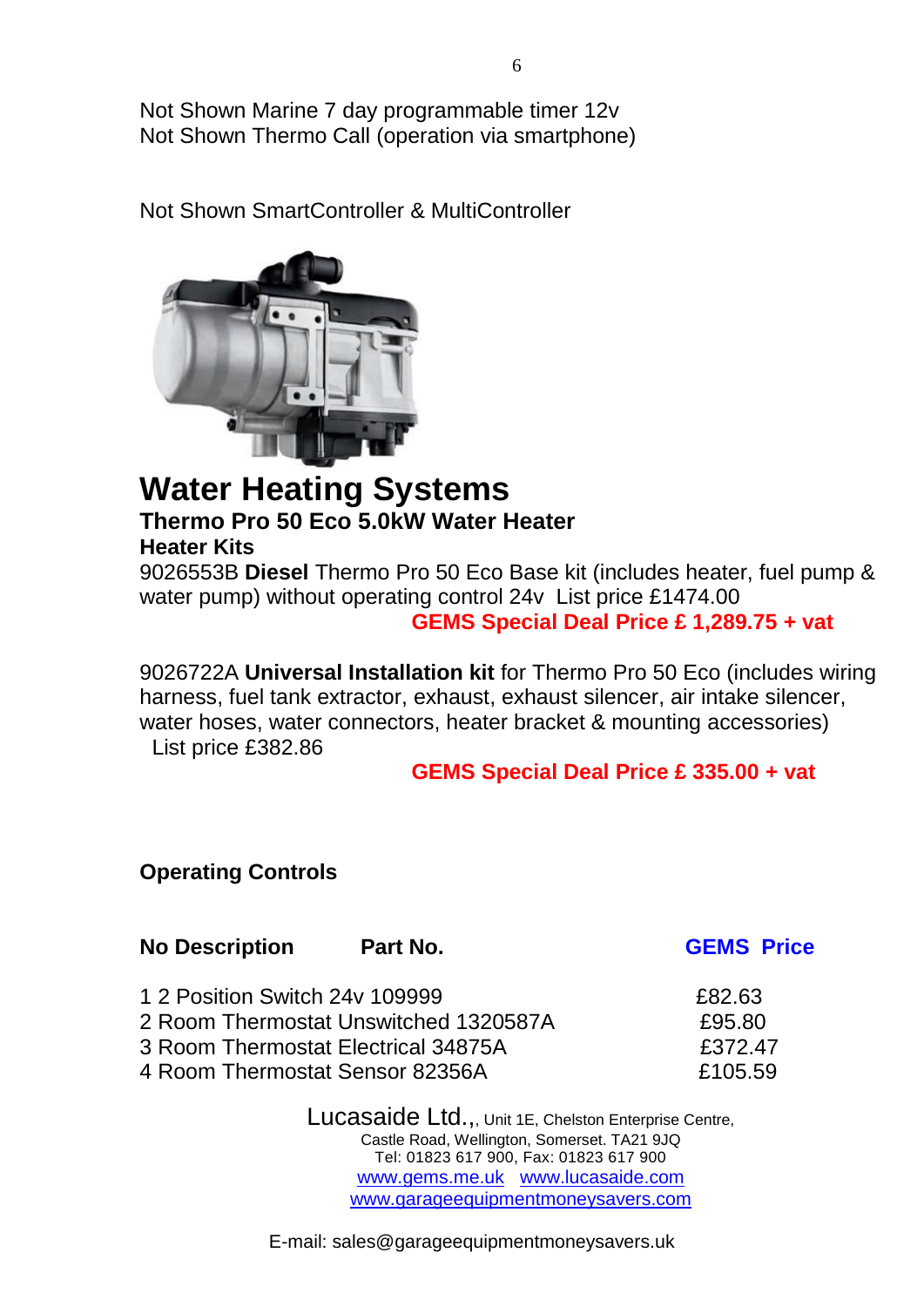5 Timer Mounting Plate 474630 £26.83

6 Timer Housing 475866 £50.41

7 Digital Timer/Alarm 24v 1322636A £372.46



# **Water Heating Systems Thermo Pro 90 9.1kW Water Heater**

# **Vehicle Heater Kits**

9023075C **Diesel** Thermo Pro 90 Base Heater with fuel pump without operating control 12v List price £1569.27

 **GEMS Special Deal Price £1,373.11 + vat**

9024620A Universal Vehicle Installation Kit 12v for Thermo Pro 90 List price £352.31

**GEMS Special Deal Price £308.27 + vat**

9023076C **Diesel** Thermo Pro 90 Base Heater with fuel pump without operating control 24v List price £1569.27

**GEMS Special Deal Price £1,373.11 + vat**

9024621A Universal Vehicle Installation Kit 24v for Thermo Pro 90 List price £352.31

**GEMS Special Deal Price £308.27 + vat**

# **Marine Heater Kits**

4111135E Diesel Thermo Pro 90 Marine heater kit 12v List price £2249.25

**GEMS Special Deal Price £1,968.09 + vat**

4111185D Diesel Thermo Pro 90 Marine heater kit 24v List price £2249.25

# **GEMS Special Deal Price £1,968.09 + vat**

Lucasaide Ltd.,, Unit 1E, Chelston Enterprise Centre, Castle Road, Wellington, Somerset. TA21 9JQ Tel: 01823 617 900, Fax: 01823 617 900 www.gems.me.uk www.lucasaide.com www.garageequipmentmoneysavers.com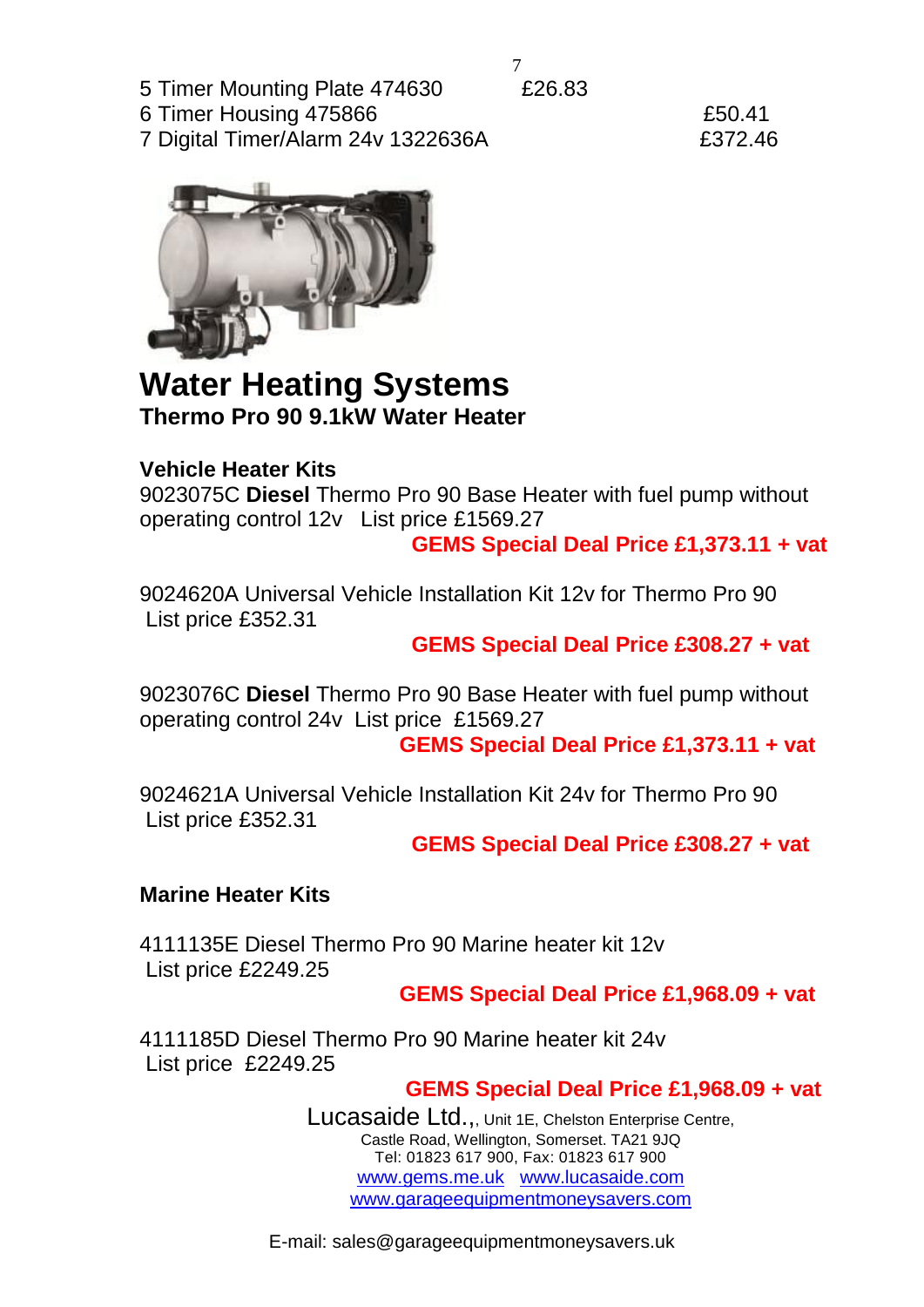# **Thermo Pro 90 / ST / S Water Heaters Operating Controls**

| 1 2 Position Switch 12y 109995 |  | <b>Price £82.63</b> |
|--------------------------------|--|---------------------|
| 2 Position Switch 24y 109999   |  | <b>Price £82.63</b> |
|                                |  |                     |

- 2 Room Thermostat Unswitched 1320587A Price £95.80
- 3 Room Thermostat Electrical 34875A Price £372.47
- 4 Room Thermostat Sensor 82356A Price £105.59
- 5 Timer Mounting Plate 474630 Price £26.83
- 6 Timer Housing 475866 Price £50.41
- 7 Digital Timer/Alarm 12v 88204A Price £372.46 Digital Timer/Alarm 24v 1322636A Price £372.46

Not Shown Marine 7 day programmable timer 12v Not Shown Thermo Call (operation via smartphone) Not Shown SmartController & MultiController



# **Water Heating Systems DBW2010 13kW / DBW 2016 16kW Water Heaters**

# **Vehicle Heater Kits**

9023677A **Diesel** DBW 2010 Heater with 2 position switch & switch plate 12v List price £2790.63

### **GEMS Special Deal Price £2,441.80 + vat**

9023679A **Diesel** DBW 2010 Heater with 2 position switch & switch plate 24v List price £2790.63

# **GEMS Special Deal Price £2,441.80 + vat**

Lucasaide Ltd.,, Unit 1E, Chelston Enterprise Centre, Castle Road, Wellington, Somerset. TA21 9JQ Tel: 01823 617 900, Fax: 01823 617 900 www.gems.me.uk www.lucasaide.com www.garageequipmentmoneysavers.com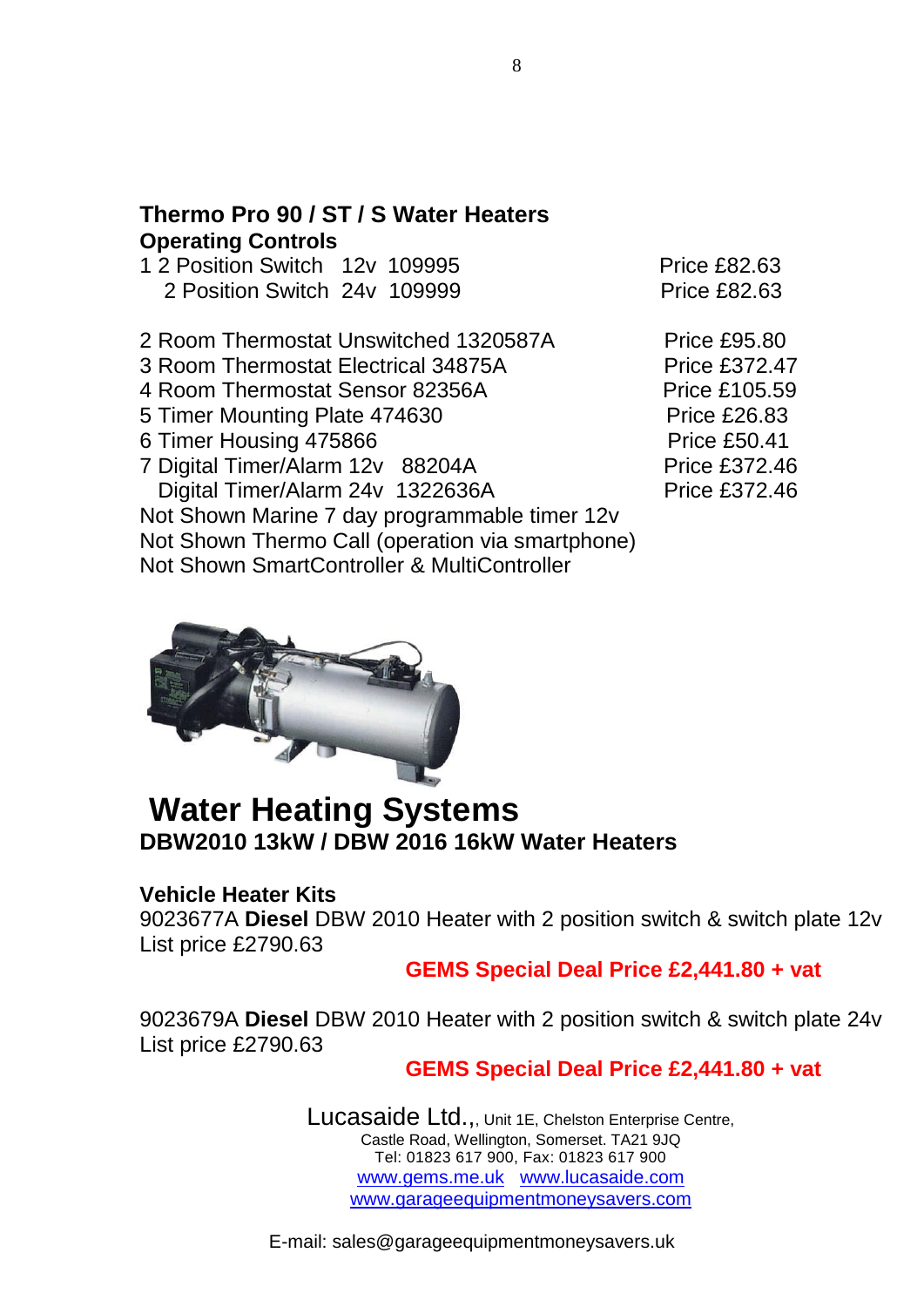9012936A **Diesel** DBW 2016 Heater with 2 position switch & switch plate 12v List price £2570.09

### **GEMS Special Deal Price £2,248.82 + vat**

9012935A **Diesel** DBW 2016 Heater with 2 position switch & switch plate 24v List price £2570.09

#### **GEMS Special Deal Price £2,248.82 + vat**

### **DBW2010 / DBW 2016 Water Heaters Operating Controls** 2 Position Switch 12v 109995 Price £82.63

| 2 Position Switch 24y 109999          | <b>Price £82.63</b>  |
|---------------------------------------|----------------------|
| 2 Room Thermostat Unswitched 1320587A | <b>Price £95.80</b>  |
| 3 Digital Timer 12v 88204A            | <b>Price £372.46</b> |
| Digital Timer 24v 1322636A            | <b>Price £372.46</b> |
| 4 Timer Mounting Plate 474630         | <b>Price £26.83</b>  |
| 5 Timer Housing 475866                | <b>Price £50.41</b>  |

Not Shown Smart Controller & Multi Controller

# **Water Heating Systems Thermo 230 23kW / Thermo 300 30kW Thermo 350 35kW Water Heaters**

### **Vehicle Heater Kits**

85312B **Diesel** Thermo 230 Heater with fuel filter, 2 position switch & switch plate 24v List price £2162.57

### **GEMS Special Deal Price £1,892.24 + vat**

85313B **Diesel** Thermo 300 Heater with fuel filter, 2 position switch & switch plate 24v List price £1910.99

#### **GEMS Special Deal Price £1,672.11 + vat**

411645 **Diesel** Thermo 300 Heater pre-boxed with U4814 water pump (requires operating device – see operating controls section) List price £2799.83

#### **GEMS Special Deal Price £2,449.85 + vat**

Lucasaide Ltd.,, Unit 1E, Chelston Enterprise Centre, Castle Road, Wellington, Somerset. TA21 9JQ Tel: 01823 617 900, Fax: 01823 617 900 www.gems.me.uk www.lucasaide.com www.garageequipmentmoneysavers.com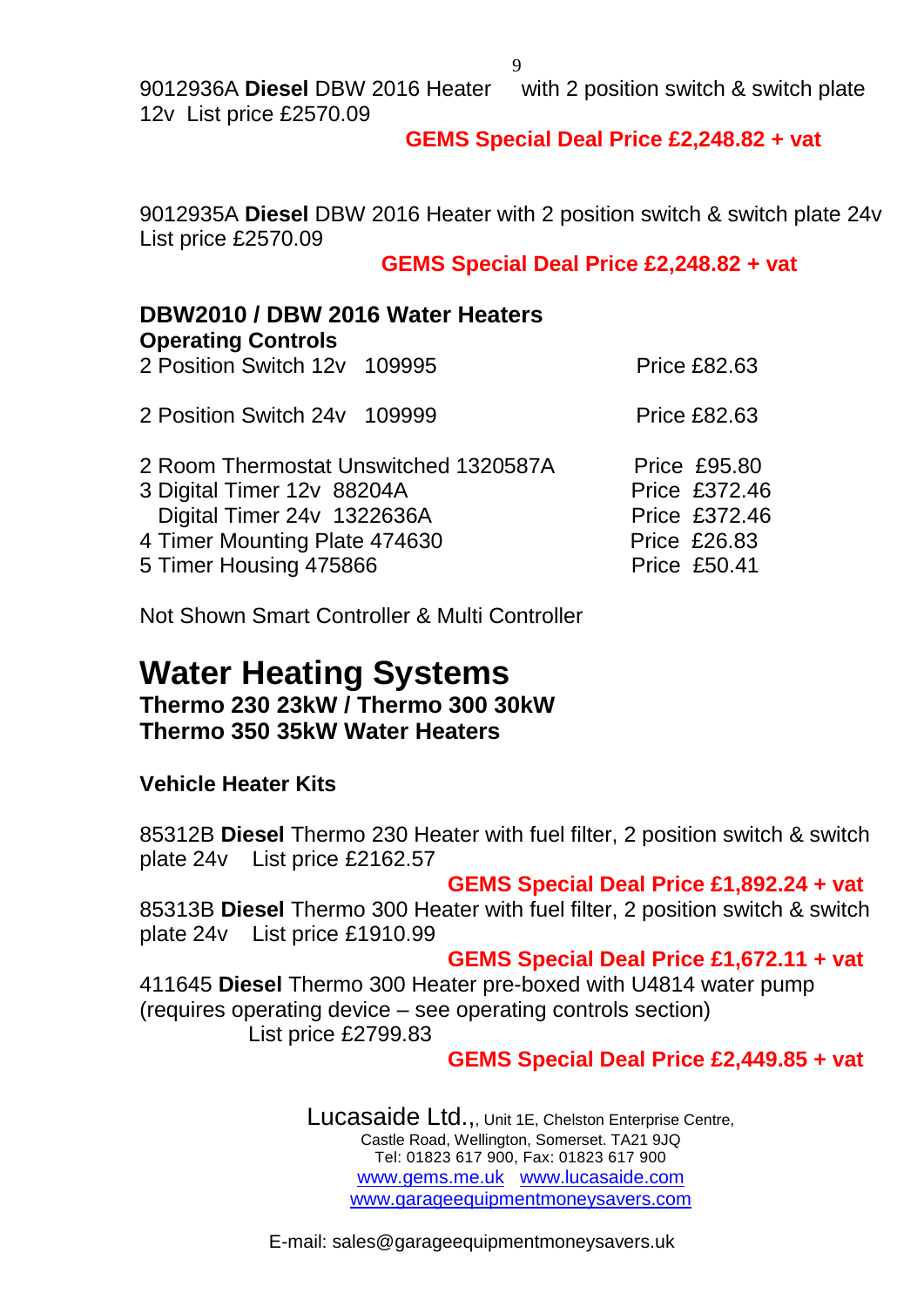### **GEMS Special Deal Price £2,093.14 + vat**

# **Thermo 230 / Thermo 300 / Thermo 350 Water Heaters Operating Controls**

| 2 Position Switch 24v 109999                       | <b>Price £82.63</b> |
|----------------------------------------------------|---------------------|
| 2 Digital Timer 24v 1322636A                       | Price £372.46       |
| 3 Timer Mounting Plate 474630                      | <b>Price £26.83</b> |
| 4 Timer Housing 475866                             | <b>Price £50.41</b> |
| Not Shown Timer Installation Module for use        |                     |
| with heater kit 411645. Includes 24v hour digital  |                     |
| timer, fuel cut off switch and exhaust pipe        |                     |
| 411286                                             | Price £501.12       |
| Not Shown Switch Installation Module for use       |                     |
| with heater kit 411645. Includes operating switch, |                     |
| fuel cut off switch and exhaust pipe 411287        | Price £284.26       |
|                                                    |                     |

Not Shown Smart Controller & Multi Controller

# **Circulation Pumps U4810 / U4846**



# **U4810 Variants**

Volume flow against 0.15 bar l/h 1600 9024186B U4810 12v with bracket Price £260.16 458384 **U4810** 12v without bracket Price £564.14 9024187B **U4810** 24v with bracket Price £327.95 9024185B **U4810** 24v without bracket Price £313.73

# **U4846 Variants**

Lucasaide Ltd.,, Unit 1E, Chelston Enterprise Centre, Castle Road, Wellington, Somerset. TA21 9JQ Tel: 01823 617 900, Fax: 01823 617 900 www.gems.me.uk www.lucasaide.com www.garageequipmentmoneysavers.com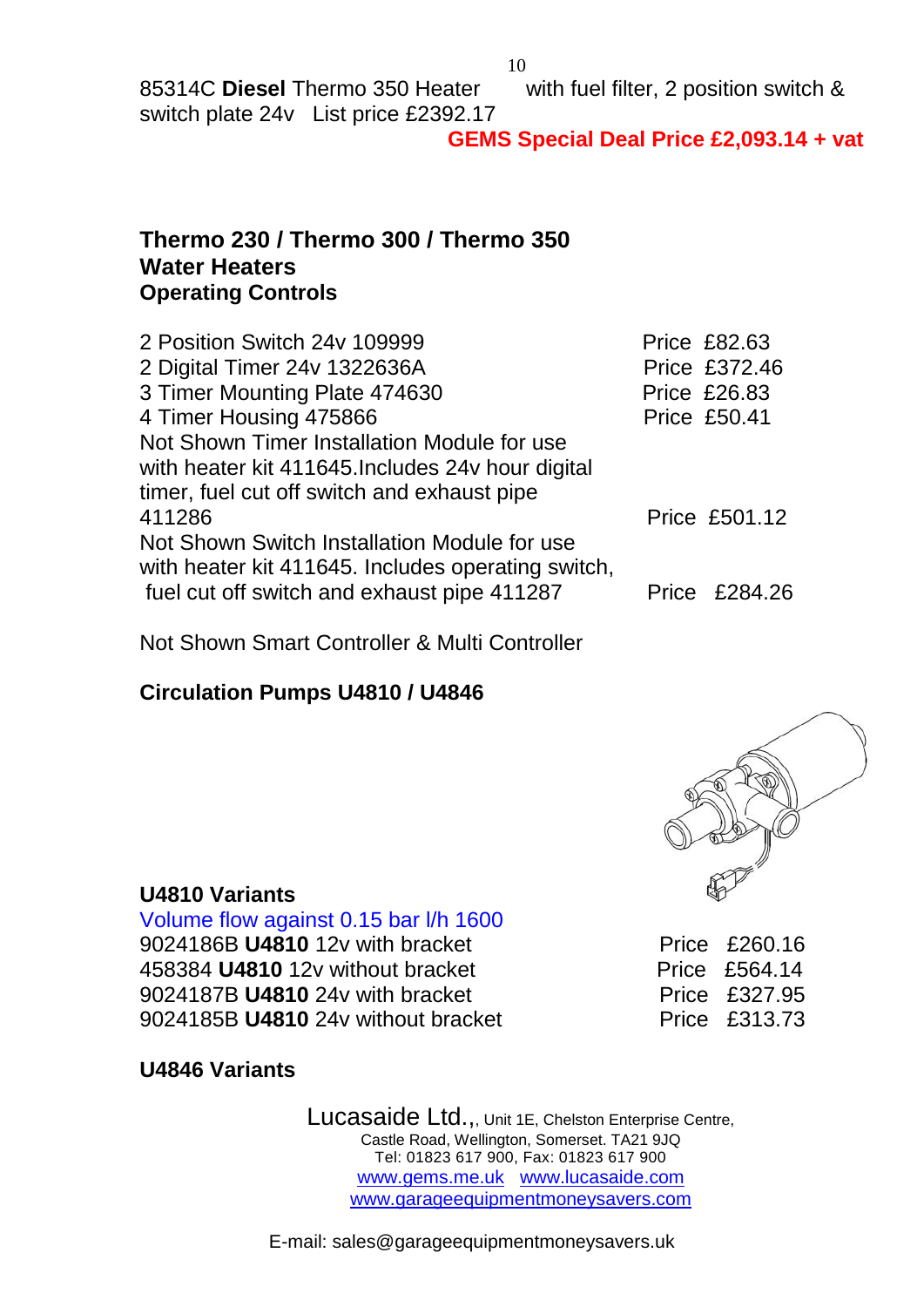| Volume flow against 0.3 bar I/h 700 |                      |
|-------------------------------------|----------------------|
| 1322438A U4846 12v without bracket  | <b>Price £331.82</b> |
| 1322824A U4846 24y without bracket  | <b>Price £389.32</b> |

# **Circulation Pumps U4847 / U4814 (Aquavent 5000) U4847 Variants**

# **Volume flow against 0.14 bar l/h 500**

| 98237B U4847 24v for Thermo 50 axial socket | Price £261.05        |
|---------------------------------------------|----------------------|
| 1320360A <b>U4847</b> econ 130°             | <b>Price £168.13</b> |
| 1320274A U4847 econ axial                   | <b>Price £168.13</b> |

# **U4814 (Aquavent 5000) Variants**

#### **Volume flow against 0.2 bar l/h 5000**

| Price £359.35        |
|----------------------|
| Price £217.13        |
| Price £559.27        |
| <b>Price £388.46</b> |
| Price £559.27        |
|                      |

# **Circulation Pumps U4854 (Aquavent 5000S)/ U4856 (Aquavent U4854 (Aquavent 5000S) Variants**

Volume flow against 0.2 bar l/h 5000

| 1301681A U4854 24v (Pos 1) | Price £686.65 |
|----------------------------|---------------|
| 1302710A U4854 24v (Pos 2) | Price £686.65 |
| 1302711A U4854 24v (Pos 3) | Price £686.65 |

# **U4856 (Aquavent 6000 SC) Variants**

| Volume flow against 0.4 bar I/h 6000 |                |
|--------------------------------------|----------------|
| 1314659A U4856 24V (Pos 1)           | Price £1043.53 |
| 2710196A U4856 24V (Pos 2)           | Price £1043.53 |
| 1314660A U4856 24V (Pos 3)           | Price £1043.53 |
| 1314728A U4856 24V (Pos 4)           | Price £1043.53 |
| 1314554A U4856 24V (Pos 5)           | Price £1043.53 |
| 1314670A U4856 24V (Pos 6)           | Price £1043.53 |
| 1314661A U4856 24V (Pos 7)           | Price £913.86  |
| 11117198A U4856 24V (Pos 8)          | Price £913.86  |

Lucasaide Ltd.,, Unit 1E, Chelston Enterprise Centre, Castle Road, Wellington, Somerset. TA21 9JQ Tel: 01823 617 900, Fax: 01823 617 900 www.gems.me.uk www.lucasaide.com www.garageequipmentmoneysavers.com

E-mail: sales@garageequipmentmoneysavers.uk

11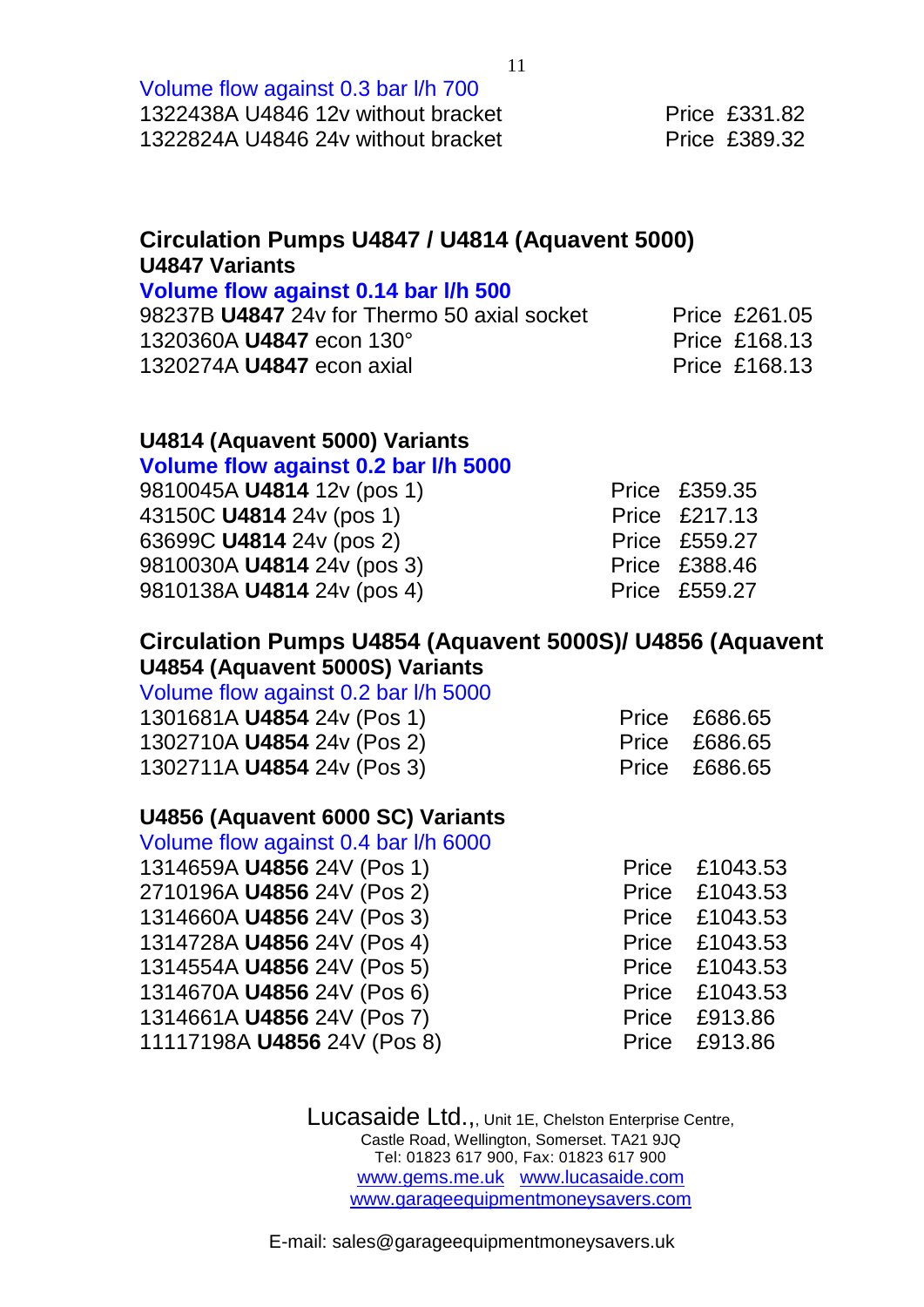# **Parking Cooler Cool Top RTE**



- Parking cooling without engine operation
- Energy-efficient operation
- Optimum air distribution and quiet operation
- Low voltage cut-off facility ensures the engine will start
- Specific dedicated truck fitting kits are also available pricing upon request

9033216A Parking Cooler Cool Top RTE unit including remote control  **GEMS PRICE £1602.38** 9033229A Universal fitting kit – Cool Top RTE

GEMS PRICE £112.20

*A range of vehicle specific fitting kits are also available – please contact us for further details & pricing on request.*

# **Climate Control**



Lucasaide Ltd.,, Unit 1E, Chelston Enterprise Centre, Castle Road, Wellington, Somerset. TA21 9JQ Tel: 01823 617 900, Fax: 01823 617 900 www.gems.me.uk www.lucasaide.com www.garageequipmentmoneysavers.com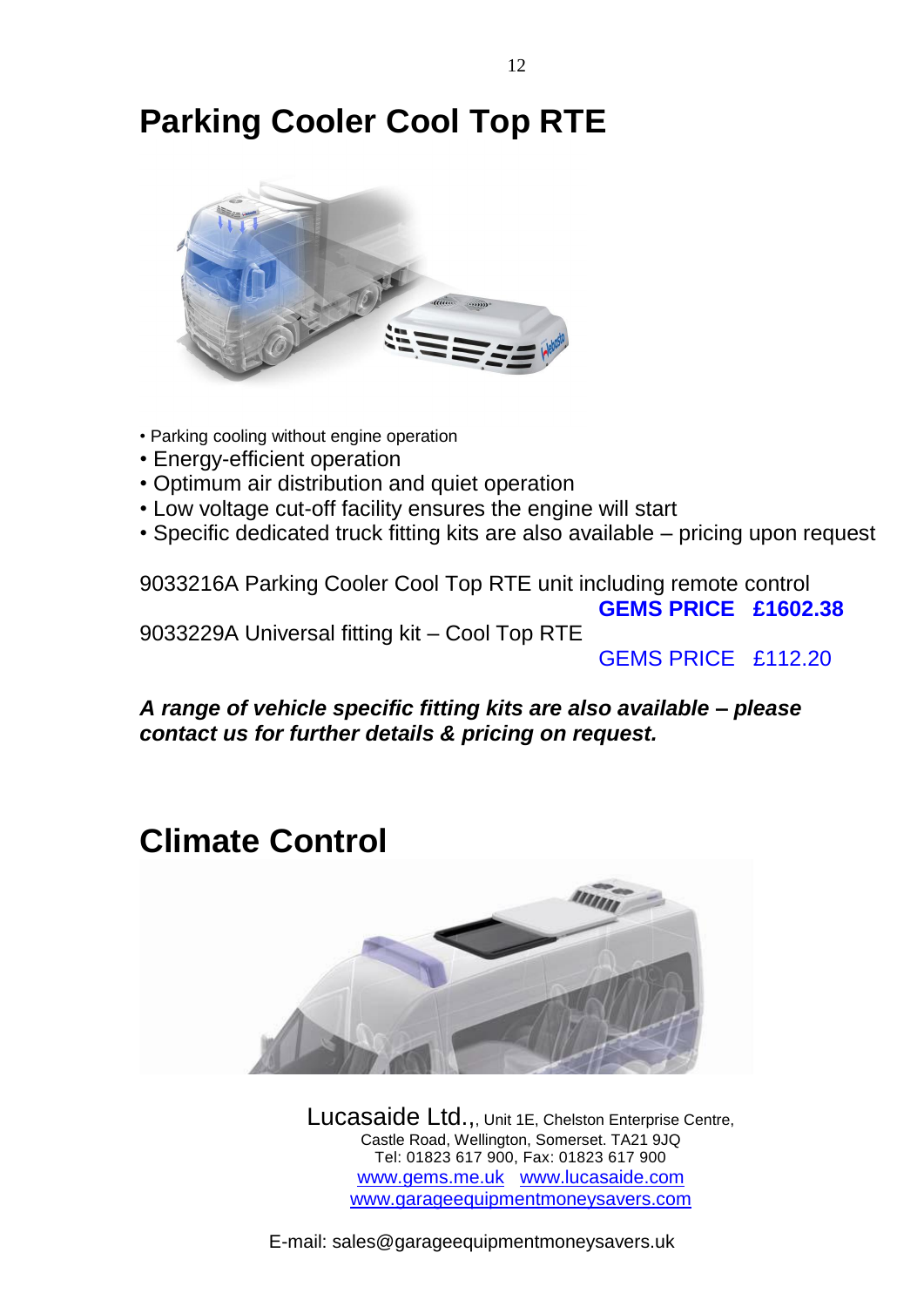

Product Advantages include:

- Unique "Car Style" design
- Simple one button operation
- Plug and play installation
- No external relays

• Pre heat operation (without engine)\* \*requires timer/time delay relay *One button ...*

Applications:

- **Minibus**
- **Accessible Transport Vehicles**
- **Ambulance**
- **Bus and Coach**
- **Custodial Vehicles**
- **Military**

| 4110978A Climate Controller 12v (inc head unit and ECU) | <b>Price £664.78</b> |
|---------------------------------------------------------|----------------------|
| 4111130A Harness set climate control module             | <b>Price £194.35</b> |
| 4111142A Sensor kit climate – Air Top Evo               | <b>Price £43.57</b>  |
| 4111144A Sensor kit climate – Air Top 2000 STC          | <b>Price £50.11</b>  |

# **Thermo Call**

74

9032129A ThermoCall TC4 Entry Price £397.18 9032141A ThermoCall TC4 Advanced Price £500.29 Webasto

# **SmartController & MultiController**

Lucasaide Ltd.,, Unit 1E, Chelston Enterprise Centre, Castle Road, Wellington, Somerset. TA21 9JQ Tel: 01823 617 900, Fax: 01823 617 900 www.gems.me.uk www.lucasaide.com www.garageequipmentmoneysavers.com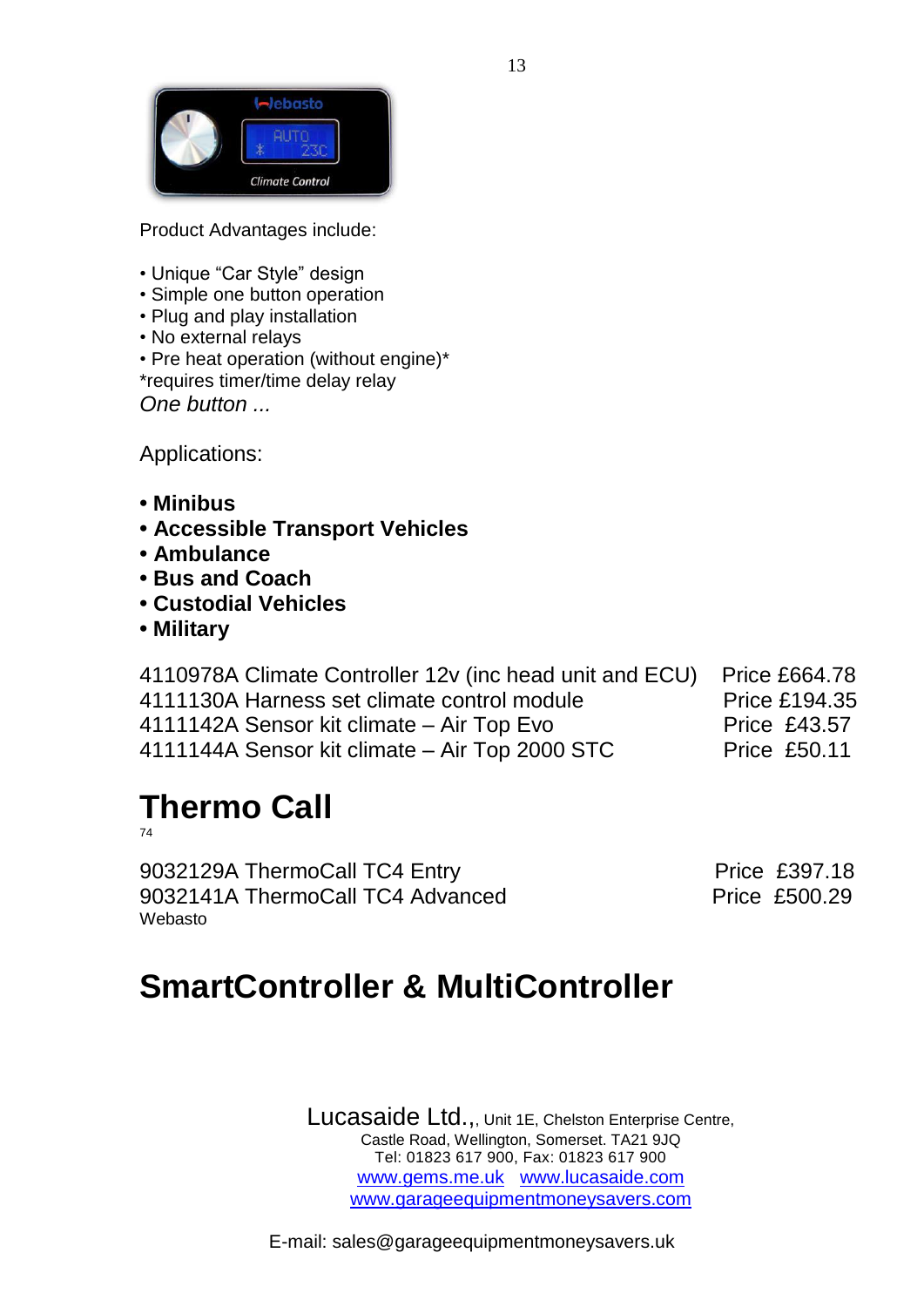



9030026D SmartController **Price £70.02** 9029784A Unibox for use with SmartController & MultiController(Air Top 2000 ST & Air Top Evo 3900/5500)

Price £67.11

| 9031714A Wiring harness for use with Unibox              |                     |
|----------------------------------------------------------|---------------------|
| (Air Top 2000 ST & Air Top Evo 3900/5500)                | <b>Price £21.30</b> |
| 9029783C MultiController Car                             | <b>Price £96.42</b> |
| 9030911C MultiController Marine/RV (Water Heaters)       | Price £96.42        |
| 9030910D MultiController Marine/RV (Air Top Evo Heaters) | <b>Price £96.42</b> |
| 9030025C MultiController Commercial Vehicle/HD           | Price £96.42        |
| 9029674B Diagnostic Cable (Smart/MultiController)        | <b>Price £28.72</b> |
| 9030077A Mounting Plinth (Smart/MultiController)         | Price £11.11        |
|                                                          |                     |



# **Marine 7 Day Programmable Timer Kits**

Offers 4 Timer Events per day, seven days a week

- Plug and play
- Supplied with full installation & operating instructions

| 4110556A Marine Dedicated 7 Day Programmable Timer 12v - |                      |
|----------------------------------------------------------|----------------------|
| Air Top 2000 ST/STC                                      | <b>Price £103.47</b> |
| 4110555A Marine Dedicated 7 Day Programmable Timer 12v - |                      |
| Air Top Evo 3900 / 5500 & Air Top Evo 40/55              | <b>Price £105.47</b> |
| 4110551A Marine Dedicated 7 Day Programmable Timer 12v - |                      |
| <b>Thermo Top</b>                                        | <b>Price £105.47</b> |
| 4110557A Marine Dedicated 7 Day Programmable Timer 12v - |                      |
| Thermo 90 ST/Pro 90                                      | <b>Price £136.00</b> |
|                                                          |                      |

Lucasaide Ltd.,, Unit 1E, Chelston Enterprise Centre, Castle Road, Wellington, Somerset. TA21 9JQ Tel: 01823 617 900, Fax: 01823 617 900 www.gems.me.uk www.lucasaide.com www.garageequipmentmoneysavers.com

E-mail: sales@garageequipmentmoneysavers.uk

14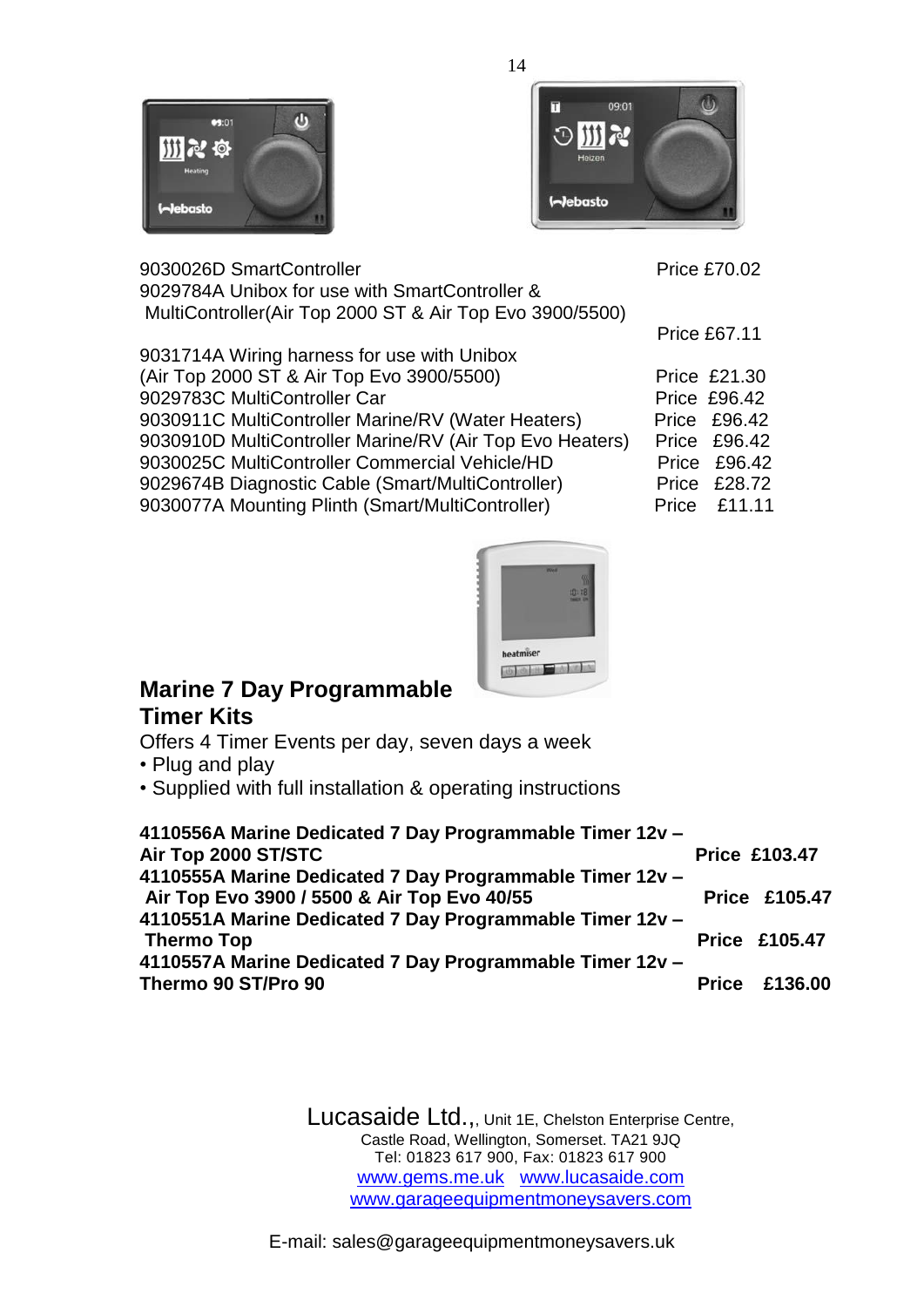

**Diesel Cooker X100**

WA90000B **Diesel** Cooker X100 including universal installation kit £1213.61 **Unit**

EG-Type Approval code GS / Fi /CE : 22159 / 22156 Heating Output Control Range kW 0.9 – 1.9 Fuel Consumption Control Range kg/h 0.074 – 0.156 Rated Voltage V 12 Rated Power Consumption Control Range W 0.3 (with start 8) Heating up time min 3 Fuel Type Diesel EN 590 Maximum temperature cooking field ºC 550 Dimensions (Ceran ® cooking field) LxWxH mm 466x316x50 Dimensions (Ventilation box) LxWxH mm 565x366x172 Weight Kg 9.5 77

### **WA90000B Diesel Cooker X100 including universal installation kit** Price £1298.57



**Blower Boxes Florida / Silencio / Hercules range**

**3200679A Florida 5 with control 12v Control 12v Price £245.10 3200680A Florida 5 with control 24v CONTER 6000 Price £245.10 3200681A Florida 5 without control 12v Control 12v Price £233.42 3200682A Florida 5 without control 24v Price £233.42**

**41T0034 Silencio 2 12v Price £183.96 41S80003A Silencio 2 24v Price £183.96**

**4111416A Hercules ED4 12v** 

Lucasaide Ltd.,, Unit 1E, Chelston Enterprise Centre, Castle Road, Wellington, Somerset. TA21 9JQ Tel: 01823 617 900, Fax: 01823 617 900 www.gems.me.uk www.lucasaide.com www.garageequipmentmoneysavers.com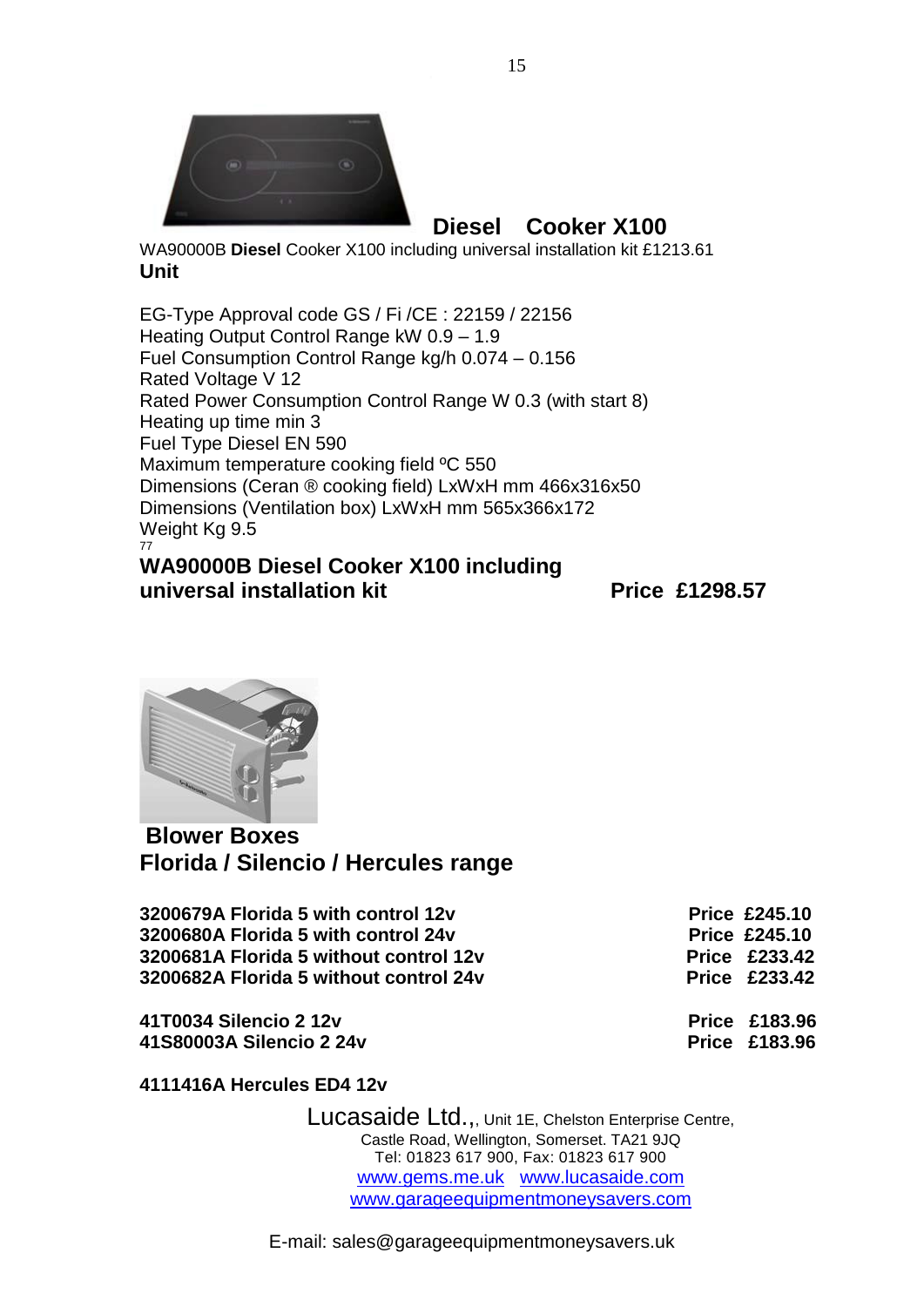| 16                                                                                                                                      |                                                      |                                                    |                                            |               |
|-----------------------------------------------------------------------------------------------------------------------------------------|------------------------------------------------------|----------------------------------------------------|--------------------------------------------|---------------|
| (supplied with 4 x 55mm spigots)<br>41S80011A Hercules ED4 24v<br>(supplied with 4 x 55mm spigots)                                      |                                                      | <b>Price £289.70</b>                               | <b>Price £289.70</b>                       |               |
| <b>Accessories</b><br>41K119A Universal Coolant Hose Kit<br>(inc 7.5m length of 16mm coolant hose, various<br>joiners, t pieces, clips) |                                                      |                                                    |                                            |               |
|                                                                                                                                         |                                                      |                                                    | <b>Price</b>                               | £167.22       |
| 3391288A Automatic Blower Control Kit                                                                                                   |                                                      |                                                    | <b>Price</b>                               | £353.65       |
| <b>Blower Boxes</b>                                                                                                                     |                                                      |                                                    |                                            |               |
| Madeira range 55mm Closeable Outlet                                                                                                     | <b>Base Unit</b>                                     | Louvred Grilles (Std Supply)<br>45mm 90 Deg Outlet | 55mm Straight Outlet<br>45mm 45 Deg Outlet |               |
| Base Unit<br>55mm Closeable Outlets                                                                                                     | Louvred Grilles (Std Supply)<br>45mm 90 Deg. Outlets | 55mm Straight Outlets<br>45mm 45 Deg. Outlets      |                                            |               |
| 71174550 Madeira 4 12v (supplied<br>with 2 x 90/90 Louvred Grilles as standard)                                                         |                                                      |                                                    |                                            | Price £207.45 |
| 71174552 Madeira 4 24v                                                                                                                  |                                                      |                                                    |                                            |               |
| (supplied with 2 x 90/90 Louvred Grilles as standard)<br>71174554 Madeira 8 12v                                                         |                                                      |                                                    |                                            | Price £207.45 |
| (supplied with 4 x 90/90 Louvred Grilles as standard)                                                                                   |                                                      |                                                    |                                            | Price £311.70 |
| 71174556 Madeira 8 24v<br>supplied with 4 x 90/90 Louvred Grilles as standard)                                                          |                                                      |                                                    |                                            | Price £311.70 |

Lucasaide Ltd.,, Unit 1E, Chelston Enterprise Centre, Castle Road, Wellington, Somerset. TA21 9JQ Tel: 01823 617 900, Fax: 01823 617 900 www.gems.me.uk www.lucasaide.com www.garageequipmentmoneysavers.com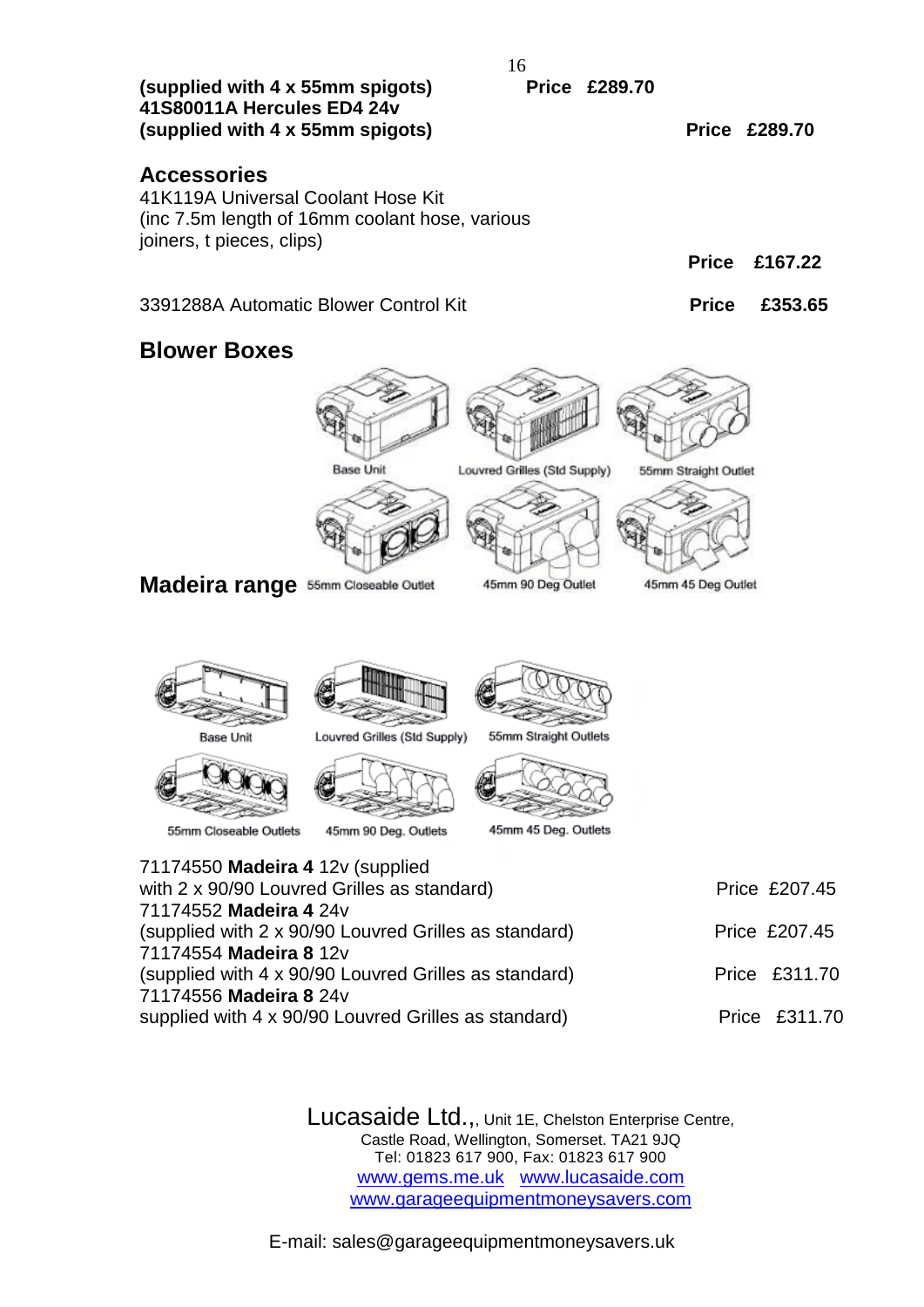

**Thermoduct**

41S70014A 60mm Thermoduct – 750mm length Price £15.06 41S70015A 80mm Thermoduct – 750mm length Price £17.91



**Mini 12v / 240v R.V. Water Heater**

41S80013B Mini R.V. Water Heater **Price £426.33** 



**Diesel / Electric Water Heater System**

The system can be connected to a Webasto Thermo Top diesel heater and incorporated into a "wet"

heating system. Heat is produced by active or dynamic heating modules. When connected into a heating

circuit, the mains system can also be used for heating. **Pricing available upon request**

> Lucasaide Ltd.,, Unit 1E, Chelston Enterprise Centre, Castle Road, Wellington, Somerset. TA21 9JQ Tel: 01823 617 900, Fax: 01823 617 900 www.gems.me.uk www.lucasaide.com www.garageequipmentmoneysavers.com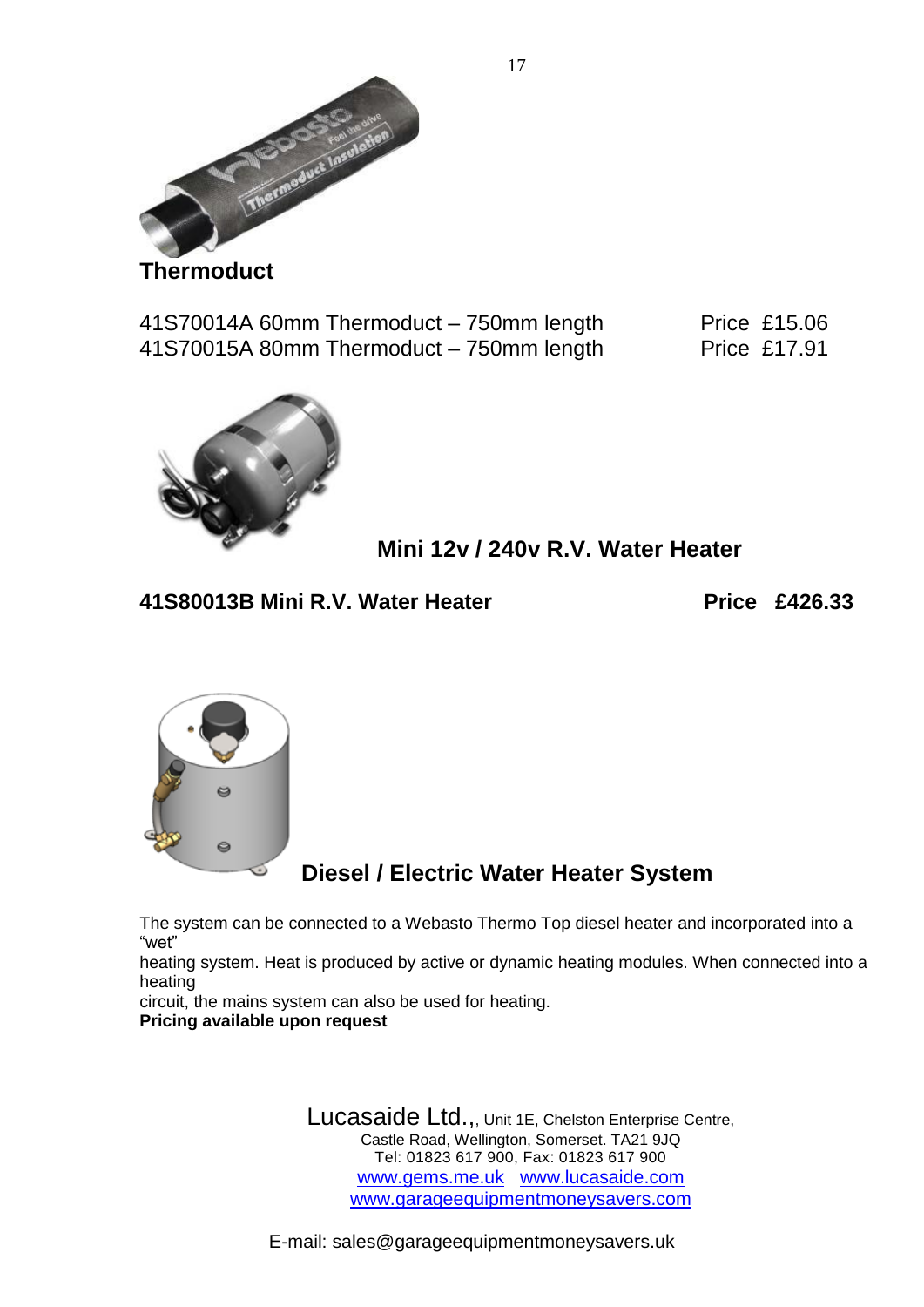

**R.V. Calorifiers**

4100069A **Horizontal** 10 litre calorifier Price £492.72 4110132A Vertical 10 litre calorifier **Price £492.72** 



# **Extractor Fans**

**411788 EF3 unit with white cover 12v Price £226.99 411789 EF3 unit with white cover 24v Price £226.99** 

Lucasaide Ltd.,, Unit 1E, Chelston Enterprise Centre, Castle Road, Wellington, Somerset. TA21 9JQ Tel: 01823 617 900, Fax: 01823 617 900 www.gems.me.uk www.lucasaide.com www.garageequipmentmoneysavers.com